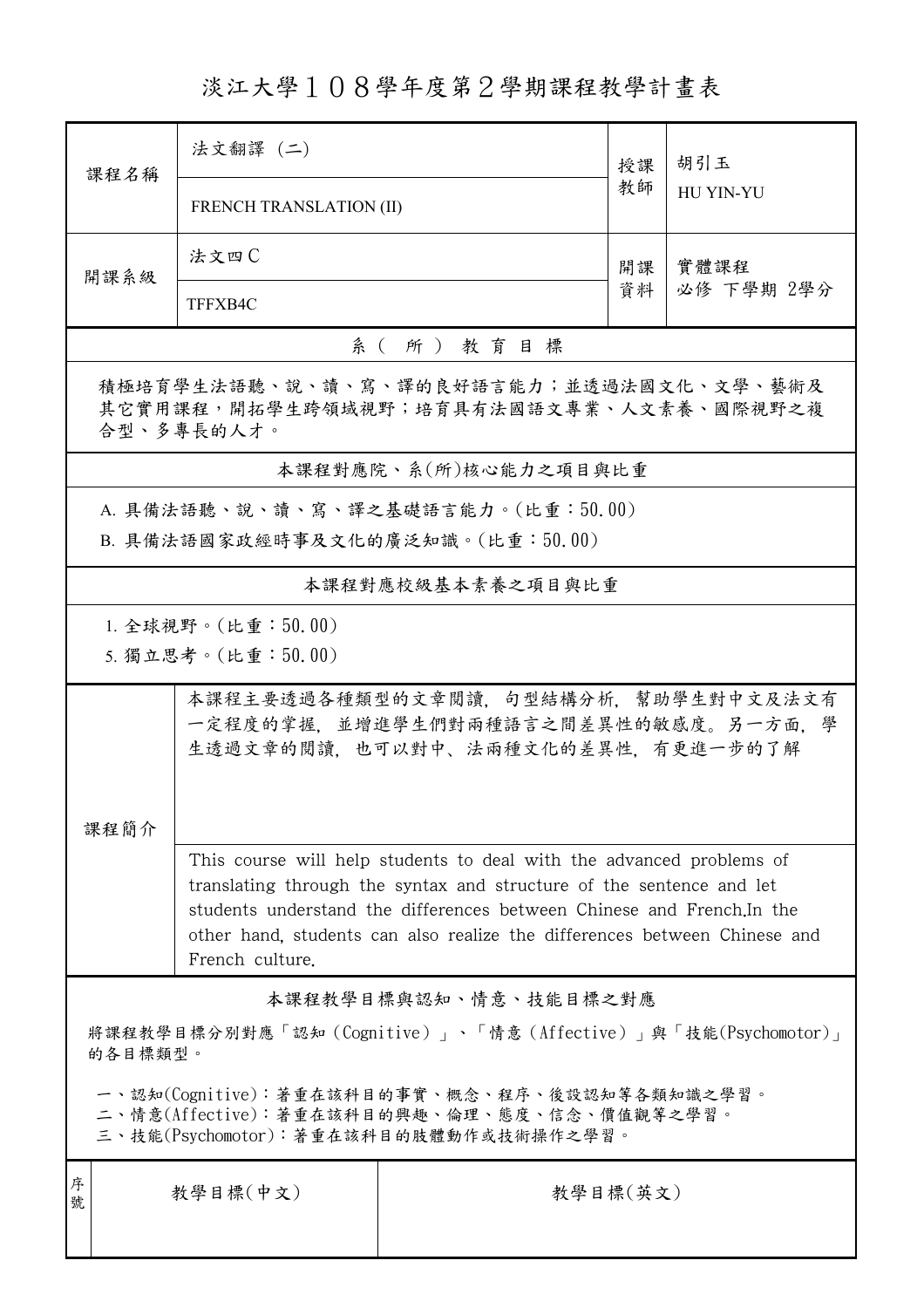| $\mathbf{1}$   | 1增進法文字彙量,加強文法<br>2熟悉翻譯理論<br>3.學習句型與文章分析與了解<br>4.學習閱讀技巧<br>4.增進翻譯技巧及對語言的敏感度<br>5.培養對文化差異性的敏感度 |                            |            | 1. improve grammar and vocabulary<br>2.familiarize with basic translation theories<br>3. learn the skills of analysing and understanding of<br>sentences and articles<br>4.learn reading skills<br>5. improve translating skills and sensitivity to<br>languages<br>6. improve sensitivity to cultural differences |                                            |  |  |  |
|----------------|----------------------------------------------------------------------------------------------|----------------------------|------------|--------------------------------------------------------------------------------------------------------------------------------------------------------------------------------------------------------------------------------------------------------------------------------------------------------------------|--------------------------------------------|--|--|--|
|                | 教學目標之目標類型、核心能力、基本素養教學方法與評量方式                                                                 |                            |            |                                                                                                                                                                                                                                                                                                                    |                                            |  |  |  |
| 序號             | 目標類型                                                                                         | 院、系(所)<br>核心能力             | 校級<br>基本素養 | 教學方法                                                                                                                                                                                                                                                                                                               | 評量方式                                       |  |  |  |
| $\mathbf{1}$   | 情意                                                                                           | AB                         | 15         | 講述、討論、發表、實作                                                                                                                                                                                                                                                                                                        | 測驗、作業、討論(含<br>課堂、線上)、實<br>作、報告(含口頭、書<br>面) |  |  |  |
| 授課進度表          |                                                                                              |                            |            |                                                                                                                                                                                                                                                                                                                    |                                            |  |  |  |
| 週次             | 日期起訖                                                                                         | 內 容 (Subject/Topics)<br>備註 |            |                                                                                                                                                                                                                                                                                                                    |                                            |  |  |  |
| $\mathbf{1}$   | $109/03/02$ ~<br>109/03/08                                                                   | 學期課程簡介 & 牛刀小試              |            |                                                                                                                                                                                                                                                                                                                    |                                            |  |  |  |
| $\overline{2}$ | $109/03/09$ ~<br>109/03/15                                                                   | 新聞體選譯                      |            |                                                                                                                                                                                                                                                                                                                    |                                            |  |  |  |
| 3              | $109/03/16$ ~<br>109/03/22                                                                   | 新聞體選譯                      |            |                                                                                                                                                                                                                                                                                                                    |                                            |  |  |  |
| 4              | $109/03/23$ ~<br>109/03/29                                                                   | 編譯技巧與實例                    |            |                                                                                                                                                                                                                                                                                                                    |                                            |  |  |  |
| 5              | $109/03/30$ ~<br>109/04/05                                                                   | 編譯技巧與實例                    |            |                                                                                                                                                                                                                                                                                                                    |                                            |  |  |  |
| 6              | $109/04/06$ ~<br>109/04/12                                                                   | 關係子句翻譯技巧探討                 |            |                                                                                                                                                                                                                                                                                                                    |                                            |  |  |  |
| 7              | $109/04/13$ ~<br>109/04/19                                                                   | 教學行政觀摩週                    |            |                                                                                                                                                                                                                                                                                                                    |                                            |  |  |  |
| 8              | $109/04/20$ ~<br>109/04/26                                                                   | 關係子句翻譯技巧探討                 |            |                                                                                                                                                                                                                                                                                                                    |                                            |  |  |  |
| 9              | $109/04/27$ ~<br>109/05/03                                                                   | 期中考試週                      |            |                                                                                                                                                                                                                                                                                                                    |                                            |  |  |  |
| 10             | $109/05/04$ ~<br>109/05/10                                                                   | 新聞體選譯                      |            |                                                                                                                                                                                                                                                                                                                    |                                            |  |  |  |
| 11             | $109/05/11$ ~<br>109/05/17                                                                   | 新聞體選譯                      |            |                                                                                                                                                                                                                                                                                                                    |                                            |  |  |  |
| 12             | $109/05/18$ ~<br>109/05/24                                                                   |                            | 漢法翻譯技巧探討   |                                                                                                                                                                                                                                                                                                                    |                                            |  |  |  |
| 13             | $109/05/25$ ~<br>109/05/31                                                                   | 專題練習                       |            |                                                                                                                                                                                                                                                                                                                    |                                            |  |  |  |
| 14             | $109/06/01$ ~<br>109/06/07                                                                   | 畢業考試週                      |            |                                                                                                                                                                                                                                                                                                                    |                                            |  |  |  |
| 15             | $109/06/08$ ~<br>109/06/14                                                                   | 教師彈性補充教學:<br>專題練<br>習      |            |                                                                                                                                                                                                                                                                                                                    |                                            |  |  |  |
| 16             | $109/06/15$ ~<br>109/06/21                                                                   |                            |            |                                                                                                                                                                                                                                                                                                                    |                                            |  |  |  |